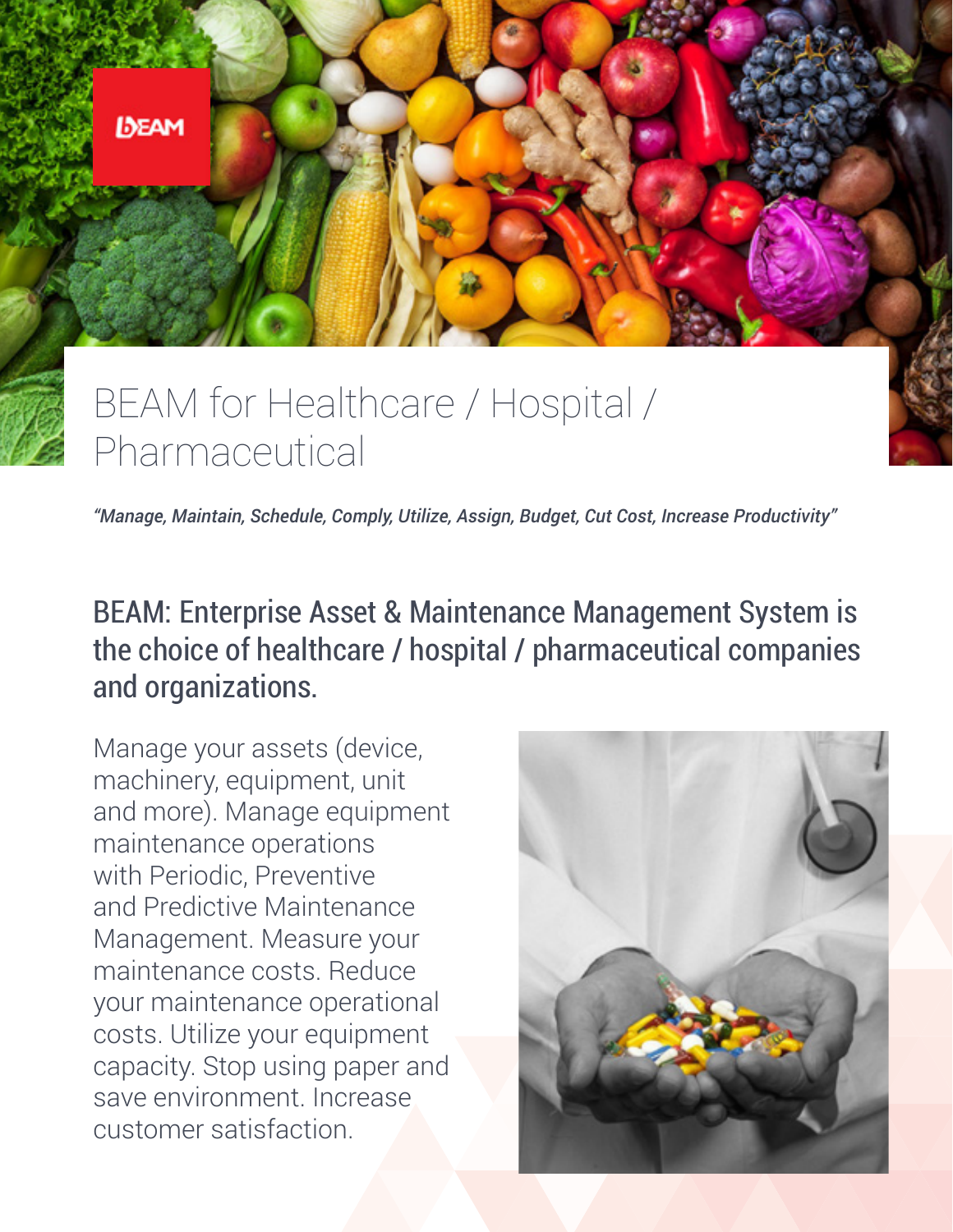#### Here are some operations you can run with BEAM:

- Manage your device, machinery, equipment, units, facilities and so on as your assets,
- Manage locations of each moving and fixed assets,
- Use google map and blue-print based asset locators,
- Manage parts of each unit and device of yours,
- Manage tires of your fleet if there is any; locations, tear&wear and expenditures,
- Manage fuel expenses of your vehicles,
- Manage factory warranty of your equipment,
- Manage extended warranty of your equipment,
- Manage inspection dates,
- Manage insurance (liability, collision and so on)
- Manage spare parts at an optimum level,automate the time to re-order,
- Schedule periodic maintenance operations of your machinery/device,
- Schedule preventive maintenance operations of your machinery/device,
- Schedule predictive maintenance operations of your machinery/device,
- Schedule maintenance with your in-house maintenance crew,
- Schedule maintenance with out-sourced service centers and subcontractors,
- Manage maintenance operations and costs by asset; schedule, record, update and report,
- Purchasing management of spare parts,
- Manage IT Assets,
- Manage incidents by assets; record, update and report,
- Manage performance of each machinery/ equipment; planned vs actual operations in terms of hours and production,
- Record hours of operations and performance;plan, record, compare planned vs actual,
- Manage equipment utilization,
- Assign who will be responsible for each equipment operations and maintenance at various shifts,
- Use check lists for maintenance service and maintenance tasks,
- With an approval workflow, Schedule maintenance with in-house staff or subcontractors,
- Manage your staff schedule on calendar,
- Manage your equipment/machinery schedule on calendar,
- Get automatic notifications for maintenance request from staff,
- Comply with rules and regulations,
- If you have forms to fill on daily basis for various tasks such as inspections, quality checks and so on, let us digitize all your forms (Let's stop using paper to save environment and trees. Let's digitize your paper based tasks.)
- Generate reports from BEAM for all above tasks (BEAM has more than 10 Thousand ready made reports),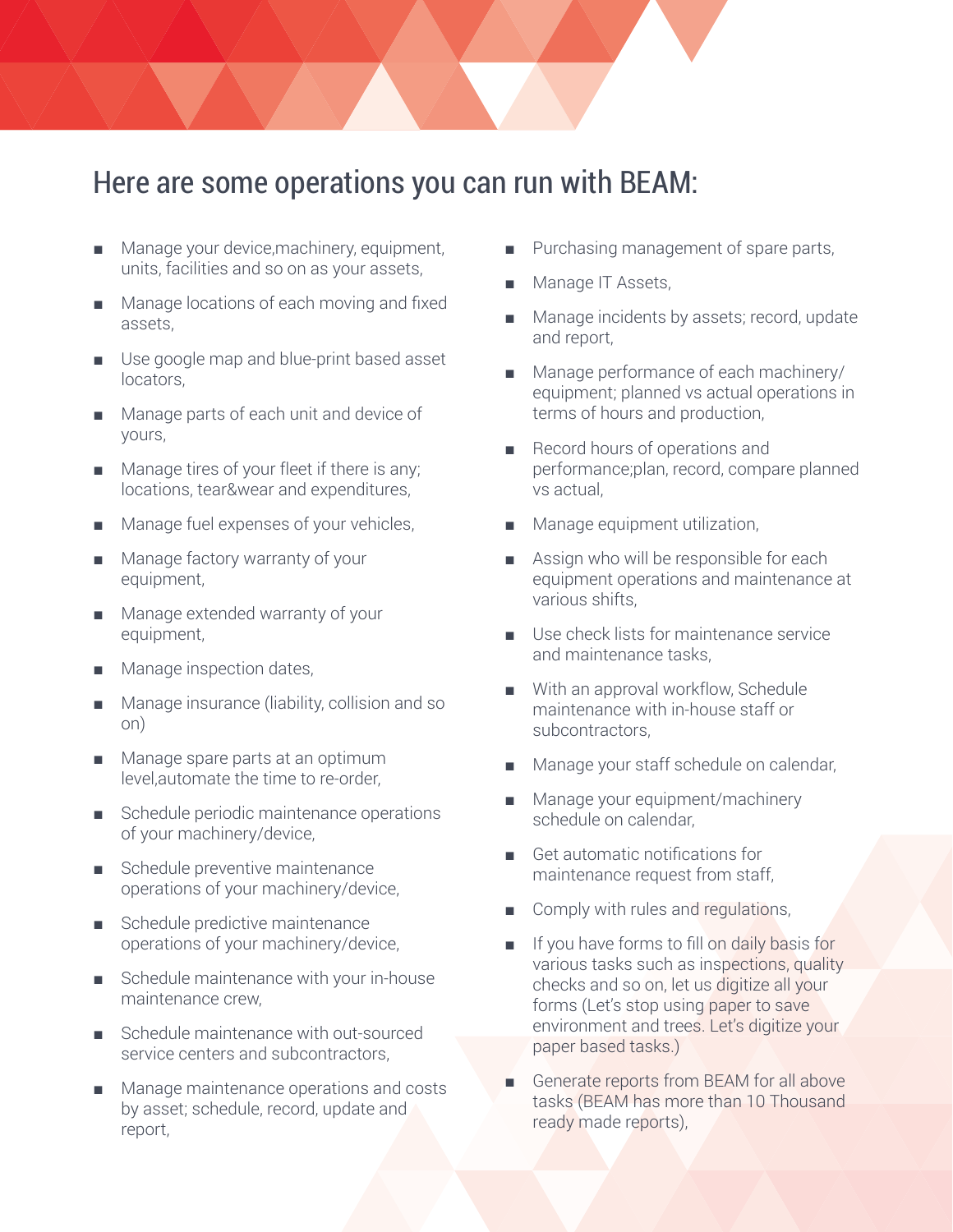- - Receive reports into your email box automatically,
	- Integrate with GPRS, barcode, RFID, SCADA systems if needed,
	- Enjoy benefits of multi-location, multicurrency and multi-language capabilities,
- Access your equipment/machinery information from anywhere in the world as BEAM is web-based,
- Use BEAM's mobile app to run above tasks on the go,
- Let's digitize your paper based tasks!

## Some References in Healthcare/Hospital/Pharma



- Altera Medical Manufacturing
- Bicakcilar Medical Device Co
- Deva Holding Pharmaceutical
- Eczacibasi Pharmaceutical

**IDEAM** 

- Ekol Hospitals
- Hisar Hospitals
- PharmaActive Pharmaceutical
- Labotest and many more.

**BEAM is an independent & stand alone software. In addition; we are happy to announce that BEAM is an Acumatica certified and Acumatica integrated software product. [Click here for more information](https://www.acumatica.com/extensions/bimser-beam-asset-maintenance-management-software/)**



Click here to see Video on [BEAM-Acumatica Foundational Integration](https://www.youtube.com/watch?v=EHWlajzkSxQ)